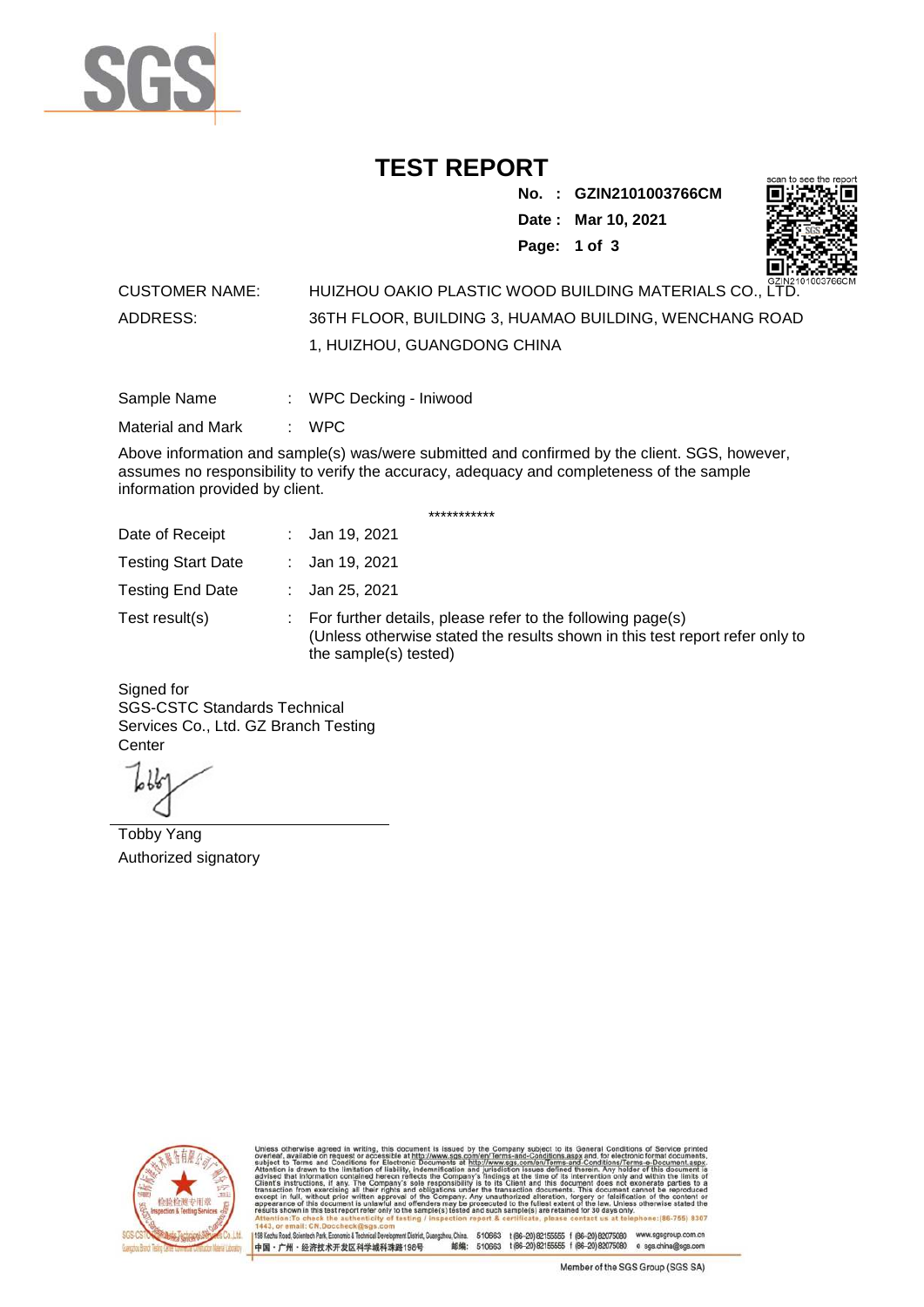

## **TEST REPORT**

**No. : GZIN2101003766CM Date : Mar 10, 2021 Page: 2 of 3** 

Summary of Results:

| No. | Гest Item.          | <b>Test Method</b>                                     | Result                       | Conclusion |
|-----|---------------------|--------------------------------------------------------|------------------------------|------------|
|     | Abrasion Resistance | ASTM D7031-11(2019)<br>Section 5.17 & ASTM<br>D4060-19 | Weight loss:<br>53.7mg/1000r | Pass       |

Note: Pass : Meet the requirements;

Fail : Does not meet the requirements;

/ : Not Apply to the judgment.

Original Sample Photo:





Conditions/Terms-e-Do<br>rein: Any holder of this 8307 198 Kezhu Road, Scientech Park, Economic & Technical Develop 中国·广州·经济技术开发区科学城科珠路198号